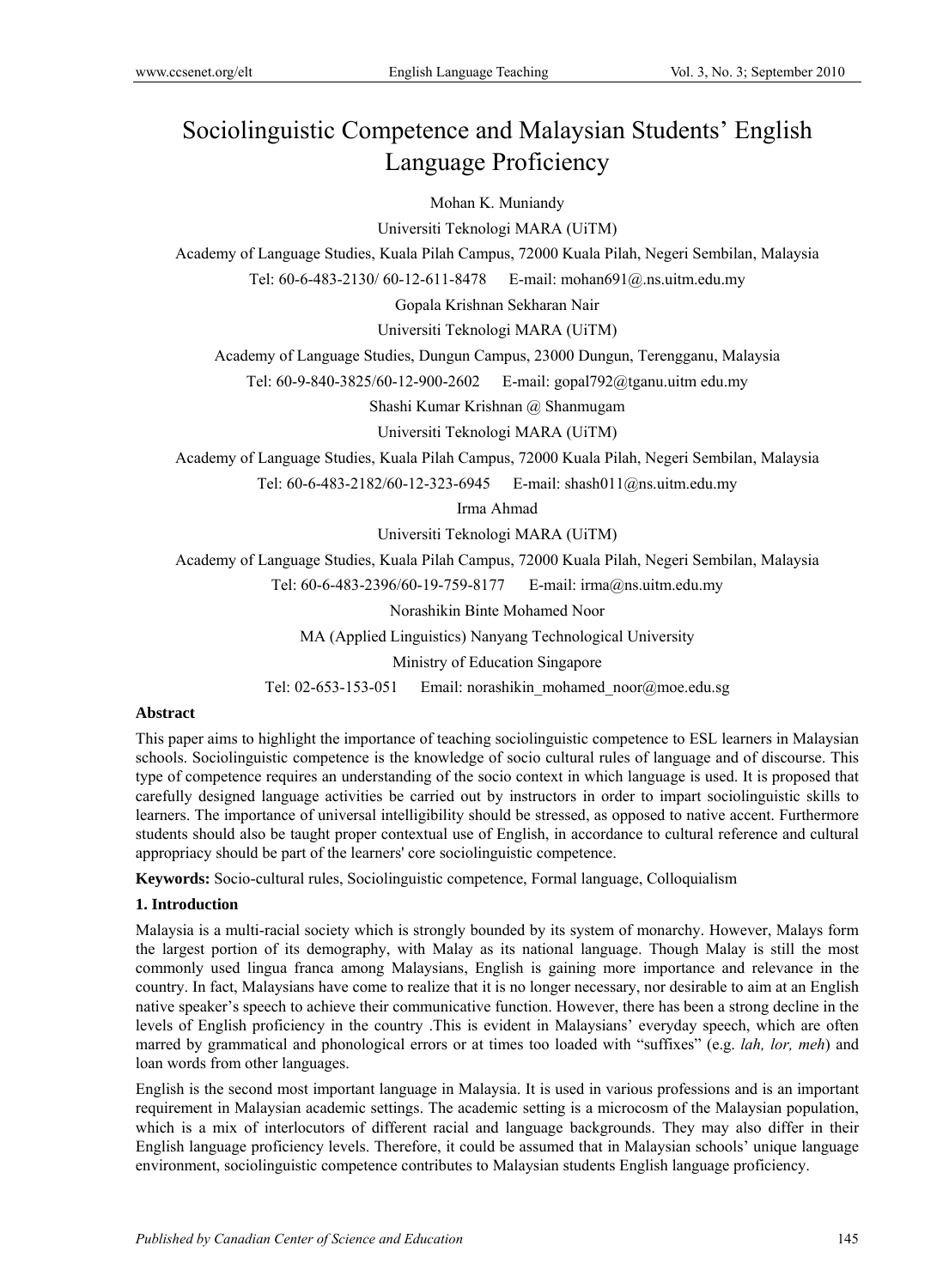## **2. Malaysian School Language Policy**

When Malaysia got its independence in 1957, the government of Malaysia set out on a program to establish *Bahasa Melayu* as the official language, to be used in all government functions and as the medium of instruction at all levels in the education system. The introduction of a new primary school curriculum which goes by the Malay acronym, KBSR (Kurikulum Bersepadu Sekolah Rendah), and the new secondary school curriculum which goes by the acronym, KBSM (Kurikulum Bersepadu Sekolah Menengah), is an approach to provide holistic, balanced and integrated development of an individual's potential; intellectual, spiritual, emotional and physical aspect. However in 2002, the government announced a reversal of policy, calling for a switch to English as a medium of instruction for Mathematics and Science at all levels in the education system. Since 2003, Science and Mathematics have been taught in English. Therefore, teachers will be forced to code-switch to make pupils understand the subject matter.

## **3. Sociolinguistic Competence**

Sociolinguistic competence is the knowledge of the sociocultural rules of language and of discourse. This type of competence requires an understanding of the social context in which language is used: the rules of the participants, the information they share, and the functions of the interaction. Only in a full context of this kind can judgement be made on the appropriateness of a 'particular utterance', as mentioned by Brown (2000). Lyie Bachman's (1990) sociolinguistic competence comprises aspects, which deal with factors such as politeness, formality, metaphor, registers, and culturally related aspects of language. For students learning English in Malaysia, sociolinguistic competence should take into account those aspects as proposed by Bachman.

Broersma (2001) stated that the process of learning sociolinguistic competence is challenging even in one's first language. He also proposed that evidence of this can be found in the popularity of "Miss Manners" columns. He claims if we all had perfect sociolinguistic competence, we wouldn't need advice about the proper way to send wedding invitations or give a dinner party. Having good sociolinguistic competence means knowing how to "give every person his or her due." It means knowing when to be quiet, and when to talk, when to give compliments to others, and when to apologize. It also means being able to read situations and know what is the right thing to say or do. There are an infinite number of combinations of roles, tasks, contexts, and feelings that govern what is appropriate in any given encounter.

## **4. Sensitivity to Dialect or Variety**

The standard variety of English used in our country is the variety that is taught formally in schools and the Standard British English is the linguistic model in the education system of Malaysia. However in Malaysia, English, being the second language, is learnt for a functional purpose. The most important measure of success when a language is learnt for a functional purpose is communicative effectiveness; that is, whether the language enabled the learners to achieve the purpose of learning.

A dialect is a language variation spoken by a particular ethnic, social or regional group and is an element of the group's collective identity (Ogbu, 1999). Each dialect within a language is just as logical, complex and rule-governed as the standard form of the language (often called standard variety). Malaysian English (or Manglish) is a non-native variety of English and is one of the most prominent features of Malaysia's linguistic corpus. Baskaran (1994) has categorized 'Manglish' into three sociolects, which are:

• Acrolect ('high' social dialect) - used for official or educational purposes, considered to be the standard educated sub-variety that approximates native competence and is used in formal speech as well as in written forms by speakers who have been educated in English;

• Mesolect ('middle' social dialect) - used in semiformal and casual situations, a sub-variety that is used in informal situations among fellow Malaysians.

• Basilect ('low' social dialect) - used informally and colloquially as a 'patois' shades into a pidgin used mostly by village peddlers when talking to tourists and other potential customers.

# **5. Different English Varieties.**

There are different varieties of English used here in Malaysia. The important issue here is what would be considered as an acceptable variety of English for Malaysian students? In Malaysia, there is a strong tradition of teaching English when learners are still very young. Also, due to home language interferences and strong media influence, which at times popularises *Manglish* as a more convenient spoken variety, Malaysian students might not have enough exposure to models of Standard English. Parents might communicate with their children in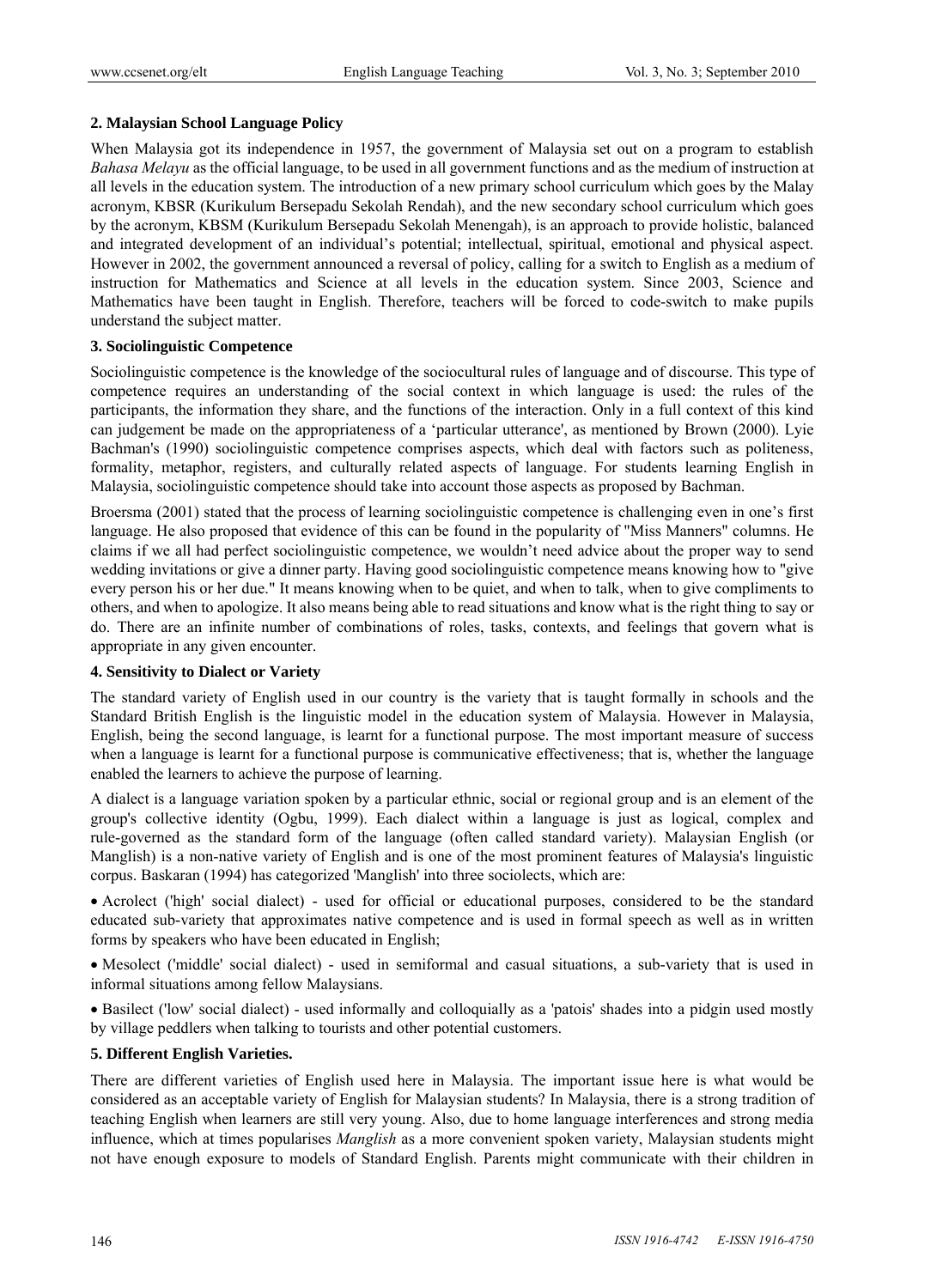strong accented English which is unique to each cultural/racial group, or/and even in broken or grammatically incorrect English. This variety of English could be incomprehensible at times.

*5.1 Malaysian English (ME)* 

Some words of ME reflect the multilingual traits of the country. The existence of loan words in the lexis of ME is very rampant and common, especially since Malaysia is a Malay dominated country both in language and culture. Moreover there are no lexical equivalents of certain Malay words in English. Listed below is a list of commonly used borrowed words and phrases which have made their way into the repertoire of speech among speakers of *Manglish*.

At the lexical level, some words of ME used by students reflect the multilingual traits of the country. There exist loan words from contact languages such as Chinese (*ta-paw, pu-yao*) and Bahasa Malayu (*makan*).

Using substrate lexemes plural in the usual English way is common, e.g. *kopios coffees* (kop-o, black coffee*), Menteri Besar* (head of state government) and *pengarahs* (directors). Other cultural expressions adopted in ME, for instance:

- *Kadhi* (religious judge) impose a fine for *khalwat* (illicit proximity to the opposite sex)
- Don't act so *ulufied* (backward, not hip) Wear something more *stylo* (stylish)
- Lets go *ngerdate* (dating), an Indonesian slang very common among the Malays.
- Hello *thamby*, (boy) one cup of coffee please.

An example of a short conversation in colloquial Malaysian English (non-standard English) may sound like this:

Housewife : Your fish so flabby, no good one.

Fishmonger : Like that already hard •what. How hard one you want? You

want stone, want wood. I can't find.

Housewife : You half-past six lawyer one. Give little bit cheap la, this fish.

Fishmonger : Oh, that's why you said that kind, said my thing flabby, you want

Cheap-cheap.

- Housewife : You don't want give, I look other places.
- Fishmonger : Look, look la, wait you come back look for me also.
- (Adibah Aroin, New Straits Times, 3V December 1992)

## **6. Awareness of language differences in the classroom**

Though the use of Standard English is very much desired, one must not dismiss the significance of other varieties of the language, particularly Manglish. Students must be made to realise the importance of Standard English in academic and formal settings; but at the same time be conscious of the communicative function of Manglish. Manglish helps learners to bridge the gap between the use of acrolect among proponents in an academic setting and the basilect used among their peers to facilitate understanding. More importantly, Manglish has a social function of fostering ties. It motivates students to move from one speech to another level through the opening up of communication channels across the sociolects.

Students must realise that the main objective of learning English is not to acquire native speakers' competency but rather to be intelligible among international English speakers and those within their 'community'. Students must be conscious that dialects are not inferior languages and that they should be respected, and that Standard English is necessary only in a formal context.

## *6.1 Intercultural Media Language*

The English language and its varieties would make excellent vehicles to create cross-cultural awareness. Students are able to use print and non-print resources of language such to compare the language used in British newspapers and the local dailies. Students will find differences in the use of lexical items and would be able to familiarize themselves with the constructs of 'Manglish'. They will then proceed to examine larger texts such as novels and plays. This will encourage students to accept their own variety and 'overcome reluctance to approach another variety once they found that the texts in these other varieties were accessible to them' (Kachru and Nelson: 1996)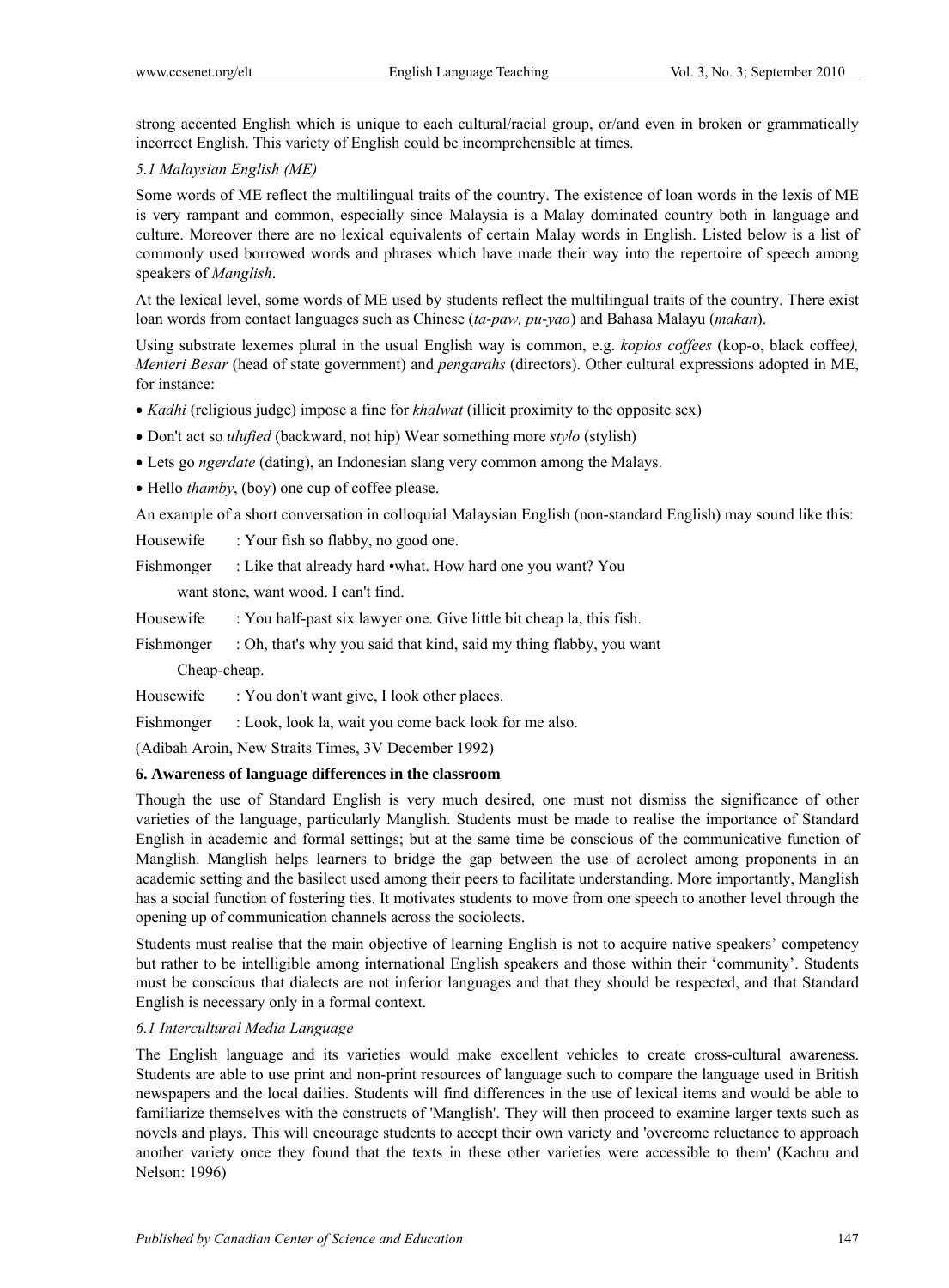## *6.2 New English Literatures*

An excellent method to introduce other varieties of English is through literature. The area of literature opens up multi-traditional aspects of human life, which encourages students to broaden their horizons. By introducing literatures that is very much Malaysian, students will be exposed to new uses and forms of their own language.

## *6.3 Manglish Discourse*

Materials, which have features of 'Manglish' such as advertisement, obituaries and excerpts from TV and conversations, provide excellent resources in discussing discourse markers. In this way, students are able to study speech acts such as negotiating, persuading, and apologizing within the structures and cultural context which is most familiar to them. Rather than perceiving it as an obstacle to learning the English language, the recognition of 'Manglish' by educational bodies may perhaps be of a great value.

## *6.4 Importance of Standard Variety*

I would suggest that students learn to handle formal language in schools. This is because they can easily revert to conversational and colloquial language as and when the context arises. However if one only learns to speak at the colloquial level, one can never rise up to the occasion to speak formal English when the need arises. Formal English requires usage of proper grammar and syntax with appropriate vocabulary. It takes a lot of practice before one can master English at this level. So why short change our students by accepting communication that is only up to the non- native variety level? In fact there is worry in many English speaking countries that teenagers are so used to using colloquial English in their 'SMS', that they cannot manage formal English, especially at the written level

# **7. Sensitivity to Registers**

The notion of 'developing a language' means, adding to its range of social functions. This is achieved by developing new registers. According to Halliday (1978:195), a register is a set of meanings that is appropriate to a particular function of language, together with the words and structures which express these meanings'. Registers are commonly identified by certain phonological variants, vocabulary, idioms and other expressions that are associated with different occupational or socio-economic groups.

## *7.1 Importance of Registers to Learners*

The term register includes different aspects of language in various contexts such as field of discourse, modes of discourse, style of discourse and discourse domain. It is important for students to develop styles and registers and recognize how to use them appropriately and be conscious of the need to do so.

# *7.1.1 Field of Discourse*

The knowledge of discourse enables students to have the ability to communicate with specialists in a particular field once they've understood the use of terminologies used in that field. In The STAR online, 24h March, there was a write up from a concerned parent who felt that teachers needed help in the field of Maths and Science and how crude errors are made such as '8 push 4 is 4' a literal translation from BM (8 tolak 4 ialah 4). Therefore it is important for students to be exposed to mathematical and scientific terminologies because knowledge is power

Having knowledge in various fields will help students in their future studies or career such as being proficient in delivering speeches, conducting negotiations, preparing drafts of agreements and in routine business communication.

# *7.1.2 Modes of Discourse*

Modes of discourse can be either written or verbal. Students who are not very well versed in their speech may produce ungrammatical, short, incomplete sentences, filled with false starts, fillers and pauses. Tongue (1968:83) has defined '*fillers'* as a term used to indicate those items of language which communicate no particular denotative meaning but which are used to indicate the emotive, affective attitudes of the speaker, or sometimes simply to fill a pause or a moment of hesitation or reflection in the stream of speech. The most well known is the "suffix" *lah* or sometimes pronounced *la*, which realises different pragmatic functions as illustrated below:

- Emphasizing support e.g. I agree lah
- Persuading e.g. ... .you must do it in a proper way lah
- Complementing e.g. that's a good idea, good lah

Other common fillers used are 'bah' (by the Sabahans), 'mah' (by the Chinese) and "a?" or "ah". "Ah" serves to function as fillers or breaking points as well as bringing out a question force as shown below.

• No point helping friends who are not interested, do you agree with that, *ah*?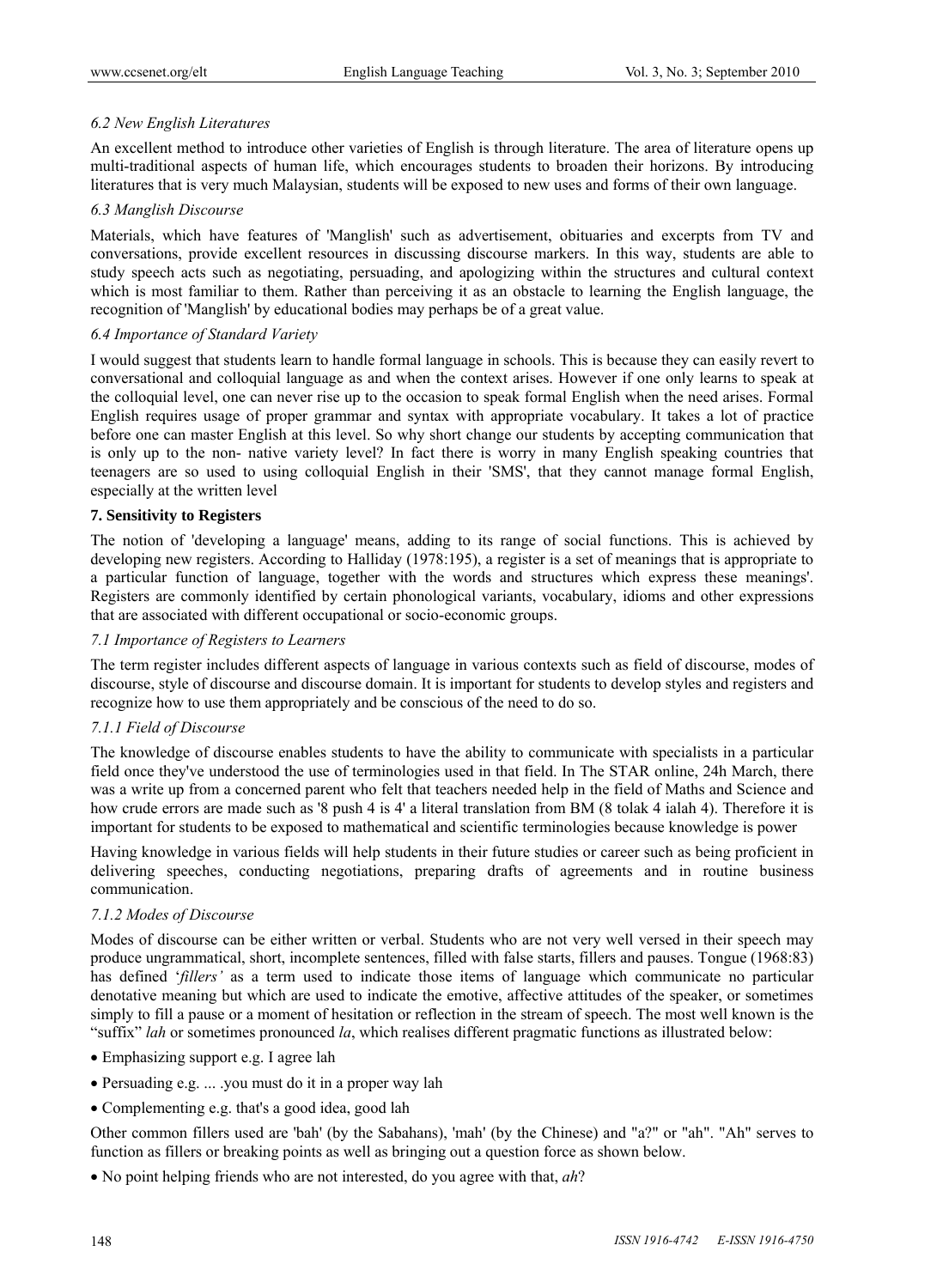Other features of Malaysianess include the use of tag questions in particular the use of "isn't it?" and adding the phrase "or not" to the preceding instead of presenting two alternatives.

- We've done it, isn't it?
- You want to follow or not?

Students must be mindful that usage of such a variety of English is accepted in informal settings. However in a formal setting, the standard variety of English is necessary and is the acceptable norm. With the changing role and the decline in the standard of English in Malaysia, it is found that instances of deviation from Standard English have increased in frequency. Though there is an attempt to use the Standard English, inadequate exposure and lack of knowledge result in the many basic Standard English deviations, which are found even in the speech of educated users of the language. As far as Malaysian students are concerned, these irregularities are usually tolerated and overlooked, as long as they do not interfere too greatly with communicative purposes.

At present, indication of these irregularities may be observed in the spoken mode, as many students seem to feel quite free to incorporate features of the local dialect, into their speech, be it in a formal or informal situation.

## *7.1.3 Style of Discourse*

An important issue is how students use their verbal repertoire and what are the uses they will put them to. According to Halliday (1978), there are factors, which affect the way people use language. Halliday classifies this as field, mode and tenor. Field refers to 'why' and about what a communication takes place, mode is about 'how', and tenor is about to whom. For example, in writing a letter, one might start: "l am writing to inform you that...." but in another letter, the same person might write:

"I just want to let you know that..."

According to Joos (1967), there are five types of formalities:

1) *Frozen style* is more characteristic of writing than speech

e.g. Students should make their way at once to the upper floor by way of the staircase.

2) *Formal style* uses sentences that show careful planning and logical development of ideas

e.g. Students should go up the stairs at once.

People who have limited shared background use consultative style; sentences are complete and some background information is given e.g.

## *Would you mind going upstairs right away, please?*

People who have a shared background use casual style; it is marked by slang, profanity and incomplete sentences e.g.

## *Time you all went upstairs now***.**

Intimate style is the style, which is highly economical and is accompanied by a lot of non-verbal communication; people who know each other very well use it e.g.

## *Up you go, fellows!*

It seems to me that it is in the area covered by consultative, formal and frozen, that our students need to be competent in. They ought to know which style to use when an occasion arises.

Once a student said to his teacher in class: "Would you be so kind to explain again?" and a moment later, he said, "I want you to explain this question again". This shows that the student is not consistent in the level of formality. In a classroom situation, the second one is acceptable but the first one is too formal. Our students fail to take into account the relationship between participants and situations or settings. Students need to be aware that a formal setting requires formal speech and that they may use colloquial words or phrases in an informal setting. They need to be aware that using language often involves how formal one needs to be in a situation.

## **8. Cultural References and Figures of Speech**

An overall understanding of the significant role of cultural variables in cross-cultural interactions will act as a bridge to mutual understanding and acceptance in situations of cultural conflict. Students must be aware that in certain cultures, the people are expected to respond to certain utterances in an appropriate way, which is of the linguistic norm.

# *8.1 Importance of Cultural Appropriacy*

A possible way of dealing with varied cultural behaviour is to sensitise students to the unique characteristics of other cultures. Students should develop cultural tolerance and show understanding for other people's differences.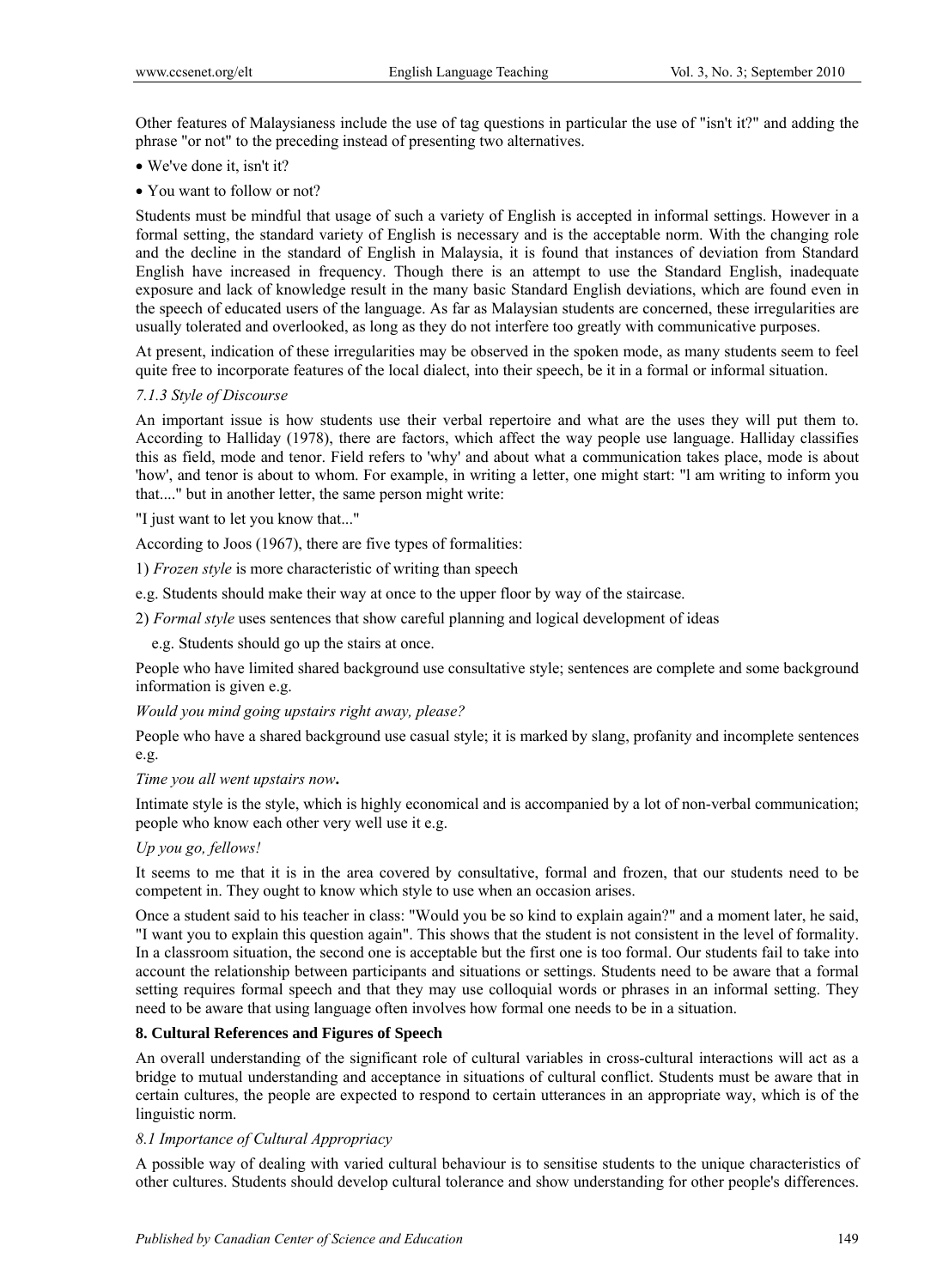The ability to be tolerant is necessary for anyone hoping to avoid miscommunication. It involves the learner recognizing that every culture has its own logic, its own integrity and that no one culture is any better (or, for that matter, any worse) than any other. Malaysian idiomatic expressions used by learners could only be understood at the local context. Some are even fond of the idea of contextualization these days. It truly gives a Malaysian flavour to our speech. Localised expression appeals to the average man in the street. Having a common speech pattern somehow helps some students to bond quickly and so it helps to establish friendship between like-minded people.

## **9. Ways of Improving Students Sociolinguistics Competence**

The lack in cross-cultural understanding or sensitivity on the part of the teacher has serious implications because it affects classroom management and consequently, student's learning. There are various activities that can be carried out in classrooms to instil cultural understanding. Learning how to perform particular speech acts in both formal and informal settings, learning particular "ways of speaking", like story telling, narratives, joke-telling, simply learning to chitchat, are all important in learning how to speak proficiently. Syaharom Abdullah (1995) believes that students will become conscious of the values and expectations, which are basic in a culture through dialogue practice or role-play. In learning English, the student has to learn how to use and interpret the sociolinguistic rules of English in various contexts. To achieve this, the learner must develop an awareness of areas in which the sociolinguistic system of his own culture differs from those of other cultures. Teachers can design some problem-solving exercises in order to do so.

## **10. Conclusion**

It is obvious that sociolinguistic competence offers more insights in learning a language. Problems may arise for students' who may not be familiar with the various context of language use. By means of getting acquainted with the various cultures of Englishes and updating their knowledge about language learning, students may be better able to accomplish the goals of engaging themselves in the pragmatic, authentic, functional use of language for meaningful purpose. It is important that the second language instructors in Malaysia be familiar with sociolinguistics. Teaching language is not just about learning the rudiments of the language but also various cultural refinements. Students must be made aware of formal and informal language use. They should be knowledgeable as to appropriate expressions for different context. Students must be mindful as to when they can resort to colloquial language and when formality is necessary. Lastly students need to be made aware that mastering English does not mean acquiring native proficiency, but rather having universal intelligibility.

## **References**

Adibah A. (1992). *The New Straits Times*, SO"1 December.

Bachman, L. (1990). *Fundamental Considerations in Language Testing.* Oxford University Press.

Baskaran,L. (1994). *The Malaysia English Mosaic*. English Today 37 Vol. 10. Brown H. Douglas, (2000). *Principles of Language Learning and Teaching*, Fourth Edition, Longman.

Broersma, D. (2001). "'You're So White, So Fat, and So Hairy!": Developing Sociolinguistic Competence in a Second Language." In *Helping Learners Develop Second Language Proficiency*, L. J. Dickerson (Ed.), pp. 200-205. Colorado Springs: Mission Training International.

M.A.K. Halliday. (1978). *Language as Social Semiotic: The Social Interpretation of Language and Meaning,*  Baltimore: University Park Press, 1978; London: Edward Arnold, 1978.

Joos, Martin. (1967). *The Five Clocks*, New York: Harcourt, Brace & World.

Kachru. B.B. and Nelson, C.L. (1996). *World Englishes. In Sociolinguistics and Language Teachin*g. USA Cambridge University Press.

Morias, Elaine. (1994). *Malaysian Business Talk: A Study of Conflict and Non-Conflict in Verbal Interactions.* PHD Thesis, University of Malaya.

Syaharom Abdullah. (1995). *Thai Tesol Annual Conference, January 1995*, Universiti Utara Malaysia. Test/cultural kind-html.

The Star On Line, 24th March, 2003.

Tongue, R.K. (1979). *The English of Singapore and Malaysia*. Singapore, Eastern University Press.

Ogbu, J.U. (1999). *Beyond Languages: Ebonies, Proper English and Identity in a Black- American Speech Community.* American Educational Research Journal, 36 147-184.